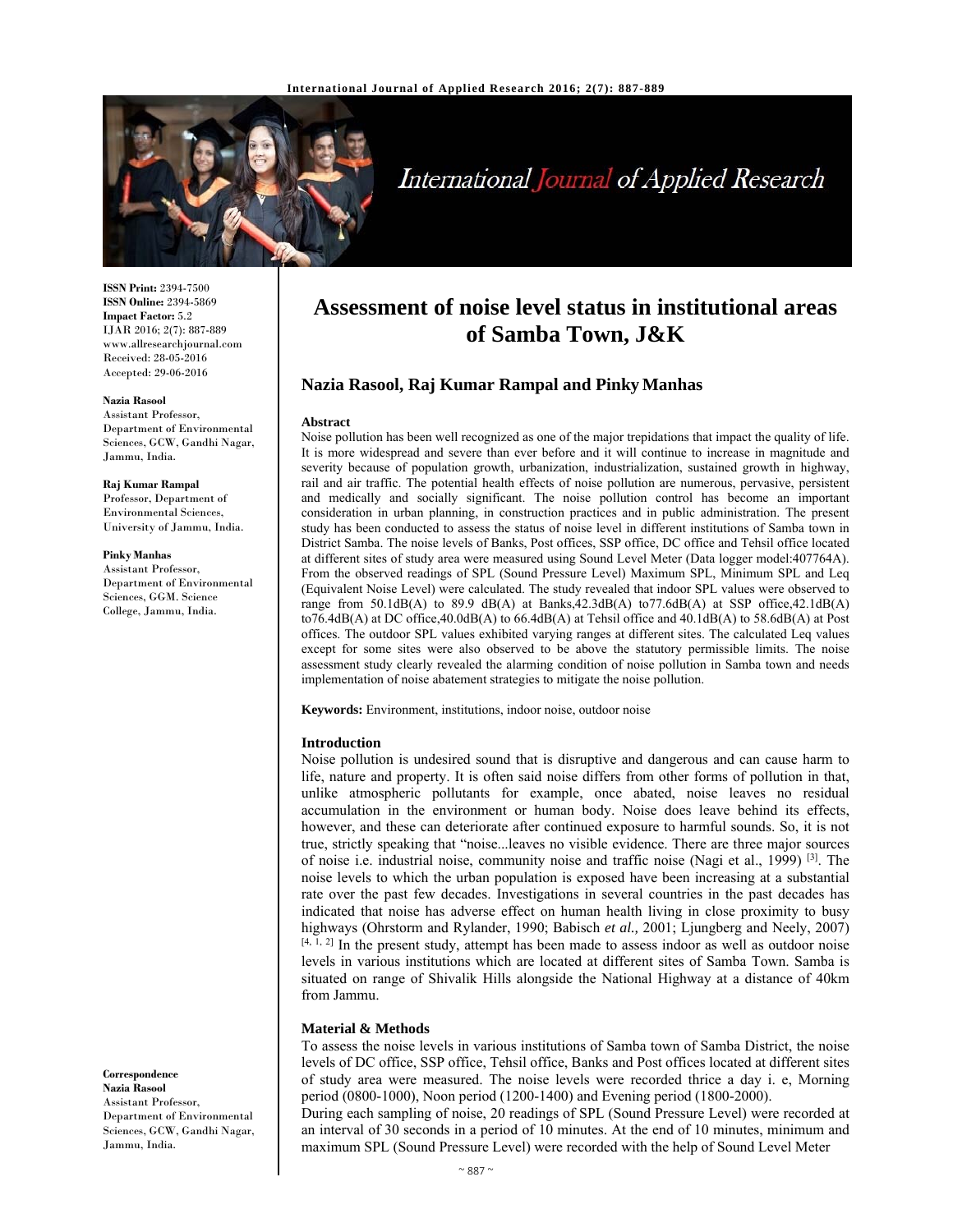(Data logger model: 407764A).From the observed readings of SPL (Sound Pressure Level), following noise Indices were calculated:

- 1. Leq (Equivalent Noise Level)
- 2. Maximum Sound pressure level(SPL)
- 3. Minimum sound pressure Level (SPL). Leq (Equivalent Noise Level) was calculated by following formula:

L<sub>eq.</sub> =10  $\log(\sum_{i=1}^{n} f i 10^{Li/10})$ dB (A) Where,

Fi=fraction of time for which the constant SPL persists.

I=time interval

n=number of observations

Li=Sound intensity

Finally, the data of Max SPL, Min SPL and Leq were compiled to calculate average levels. The average values were tabulated and also represented in form of histogram.

# **Results And Discussion**

The critical analysis of the compiled values of indoor levels from (0800-2000 hrs) of different sites of institutional Area revealed that maximum noise level of 89.9dB (A) was recorded at Banks followed by 77.6 dB (A) and 76.4 dB (A) at SSP and DC office respectively. 66.4dB (A) was recorded at Tehsil office and 58.6 dB (A) at Post office. Also the maximum outdoor value of 108.0d (B) A was recorded at SSP office and minimum of 44.3 dB (A) at Tehsil office. Also the maximum indoor values of  $L_{eq}$  (10 minutes) were recorded to be 70.24 dB (A) at SSP office followed by 68.08dB (A), 64. 55dB (A), 52. 42dB(A) and 51.57dB(A) at Banks, DC office, Tehsil office and post office respectively (Table-4).

**Table 1:** Indoor and Outdoor Noise Levels at different Institutions of Samba Town

| <b>SITES</b>  |         | <b>Morning (0800-1000hrs)</b><br>Noise Levels dB(A) |      |       |
|---------------|---------|-----------------------------------------------------|------|-------|
|               |         | Max                                                 | Min  | Leq   |
| DC office     | Indoor  | 70.1                                                | 50.1 | 65.19 |
|               | Outdoor | 89.9                                                | 64.3 | 77.57 |
| SSP office    | Indoor  | 75.9                                                | 42.3 | 68.08 |
|               | Outdoor | 108.0                                               | 61.5 | 95.91 |
|               | Indoor  | 52.3                                                | 40.1 | 48.14 |
| Tehsil office | Outdoor | 65.3                                                | 44.3 | 58.76 |
| Post office   | Indoor  | 58.4                                                | 50.0 | 52.41 |
|               | Outdoor | 62.4                                                | 45.4 | 56.56 |
| Bank          | Indoor  | 75.1                                                | 51.1 | 65.72 |
|               | Outdoor | 106.4                                               | 58.6 | 88.66 |

**Table 2**: Indoor and Outdoor Noise Levels at different Institutions of Samba Town

| <b>SITES</b> |         | Noon (1200-1400hrs)<br>Noise Levels $dB(A)$ |      |       |
|--------------|---------|---------------------------------------------|------|-------|
|              |         | Max                                         | Min  | Leq   |
| DC office    | Indoor  | 76.4                                        | 56.4 | 69.63 |
|              | Outdoor | 99.9                                        | 64.6 | 88.25 |
| SSP office   | Indoor  | 77.6                                        | 60.1 | 72.48 |
|              | Outdoor | 101.3                                       | 69.4 | 90.40 |
| Tehsil       | Indoor  | 66.4                                        | 40.2 | 55.71 |
| office       | Outdoor | 94.4                                        | 50.1 | 78.68 |
| Post office  | Indoor  | 58.6                                        | 50.8 | 54.04 |
|              | Outdoor | 60.4                                        | 51.2 | 55.81 |
| Bank         | Indoor  | 89.9                                        | 54.6 | 73.86 |
|              | Outdoor | 102.3                                       | 62.4 | 88.76 |

**Table 3:** Indoor and Outdoor Noise Levels at different Institutions of Samba Town

| <b>SITES</b> |         | Evening (1800-2000hrs) Noise Levels<br>dB(A) |      |       |  |
|--------------|---------|----------------------------------------------|------|-------|--|
|              |         | Max                                          | Min  | Lea   |  |
| DC office    | Indoor  | 66.4                                         | 42.1 | 58.85 |  |
|              | Outdoor | 99.2                                         | 62.3 | 86.42 |  |
| SSP office   | Indoor  | 74.9                                         | 52.3 | 70.16 |  |
|              | Outdoor | 78.4                                         | 48.9 | 72.13 |  |
| Tehsil       | Indoor  | 62.3                                         | 42.2 | 53.41 |  |
| office       | Outdoor | 62.4                                         | 46.4 | 58.43 |  |
| Post office  | Indoor  | 54.3                                         | 40.1 | 48.26 |  |
|              | Outdoor | 58.4                                         | 40.1 | 53.73 |  |
| Bank         | Indoor  | 76.6                                         | 50.1 | 64.46 |  |
|              | Outdoor | 92.3                                         | 58.4 | 80.59 |  |

**Table 4:** Indoor and Outdoor Noise Levels at different Institutions of Samba Town

| <b>SITES</b>  |         | $(0800 - 2000$ hrs)<br>Noise Levels dB(A) |      |       |
|---------------|---------|-------------------------------------------|------|-------|
|               |         | Max                                       | Min  | Leq   |
| DC office     | Indoor  | 76.4                                      | 42.1 | 64.55 |
|               | Outdoor | 99.9                                      | 62.3 | 84.08 |
| SSP office    | Indoor  | 77.6                                      | 42.3 | 70.24 |
|               | Outdoor | 108.0                                     | 48.9 | 86.14 |
| Tehsil office | Indoor  | 66.4                                      | 40.0 | 52.42 |
|               | Outdoor | 94.4                                      | 44.3 | 65.29 |
| Post office   | Indoor  | 58.6                                      | 40.1 | 51.57 |
|               | Outdoor | 62.4                                      | 40.1 | 55.36 |
| Bank          | Indoor  | 89.9                                      | 50.1 | 68.08 |
|               | Outdoor | 106.4                                     | 58.4 | 86.00 |

The analysis of average indoor and outdoor Leq during 0800-2000hrs of different institutions revealed that there is specific correlation between indoor and outdoor noise levels. Banks located near commercial areas exhibited higher values of noise levels as compared to the institutions located away from commercial area. The analysis of the data at all the sites revealed that maximum indoor noise levels were observed to be during Noon time (1200-1400hrs). The average indoor and outdoor noise levels in Institutions were recorded to be 61. 37dB (A) and 75. 37dB (A) respectively (Table 5). During the study, it was observed that both external and internal sources of noise were responsible for increase in noise pollution of institutions. Road traffic is a major source of noise in samba town. A modern Industrial complex established in Samba is also adding to this problem besides community noise, modern devices of recreation and crowded town. The result showed that the noise at various sites was composite in nature. Moreover, the average outdoor noise level of institutions irrespective of location were quite high than the prescribed values of CPCB. The observed values were even higher than those prescribed for Industrial Area. Noise pollution can cause negative impact on public health and welfare. (Ohrstorm and Rylander, 1990; Babisch *et al.*, 2001; Ljungberg and Neely, 2007) [4, 1, <sup>2]</sup>. People staying in noisy area especially above 70dB (A) should take precautionary measures in order to avoid noise induced harmful effects. Thus, there is a need to aware and educate the citizens about the rising noise pollution. Disseminating a key message that control of noise at individual level mixed with a dose of punitive regulatory action can tackle the problem of noise pollution to a great extent.